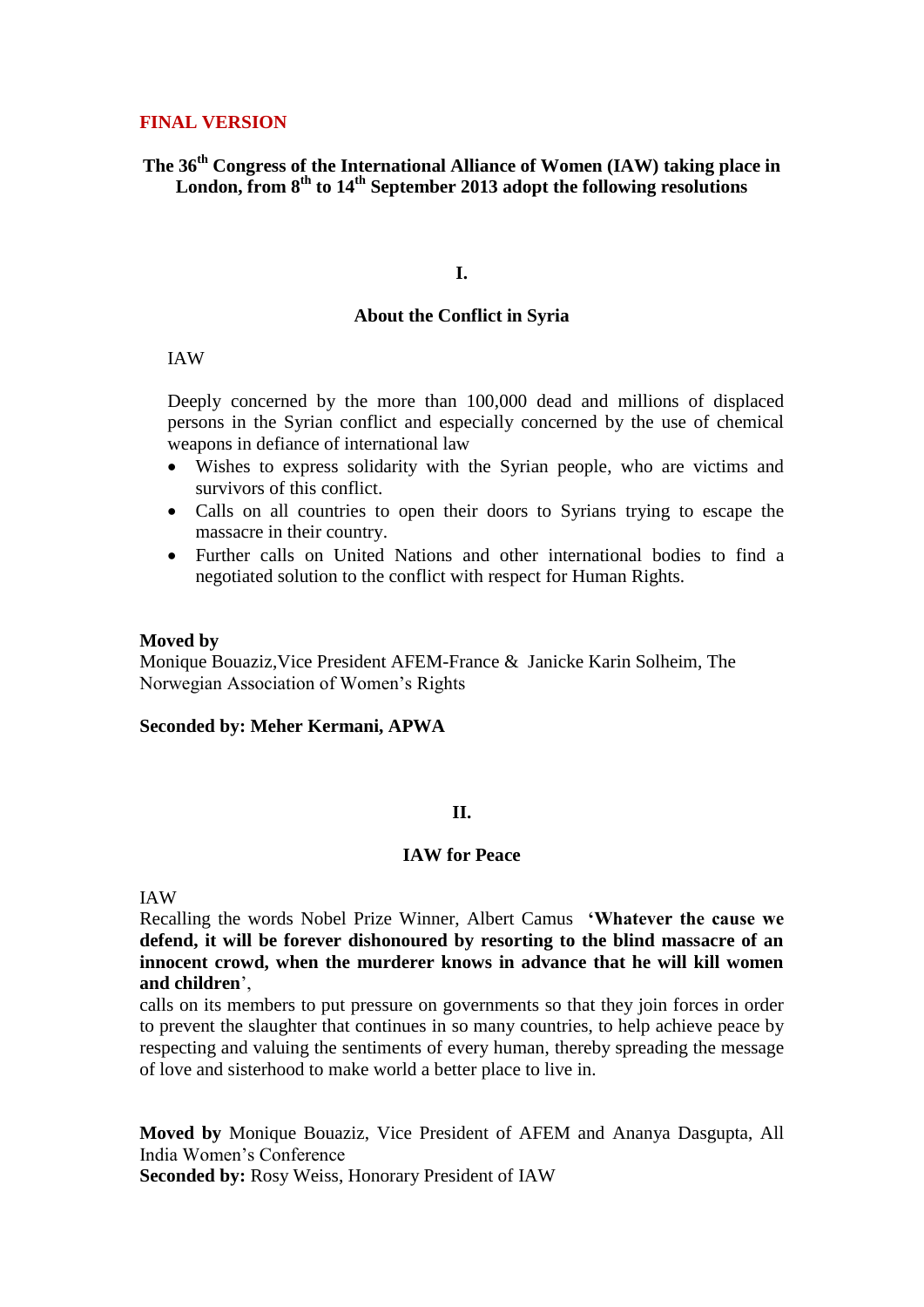# **III.**

# **The Invisible Child in the World**

### IAW

- considering that
	- Annually 50 million children (representing 40% of the total births) are not registered.
	- A birth certificate is essential for the enjoyment of human rights,
	- The UN Convention on the Rights of the Child in Article 7 and 8 declares that national governments must register children immediately after birth and that child enjoy the right from birth to acquire a nationality.
- recalling that the Human Rights Council passes a resolution every year urging governments to have a civil registration system including birth registration.

Decides that the IAW President and Board urge governments to implement the Convention on the Rights of the Child and withdraw any reservations.

Asks its member organizations to either influence their governments to put a birth registration system in place or to urge their governments to help countries do so through the Inter-Parliamentary Union, for instance.

**Moved by**: Lyda Verstegen, President of IAW **Seconded by:** Lene Pind, Secretary General of IAW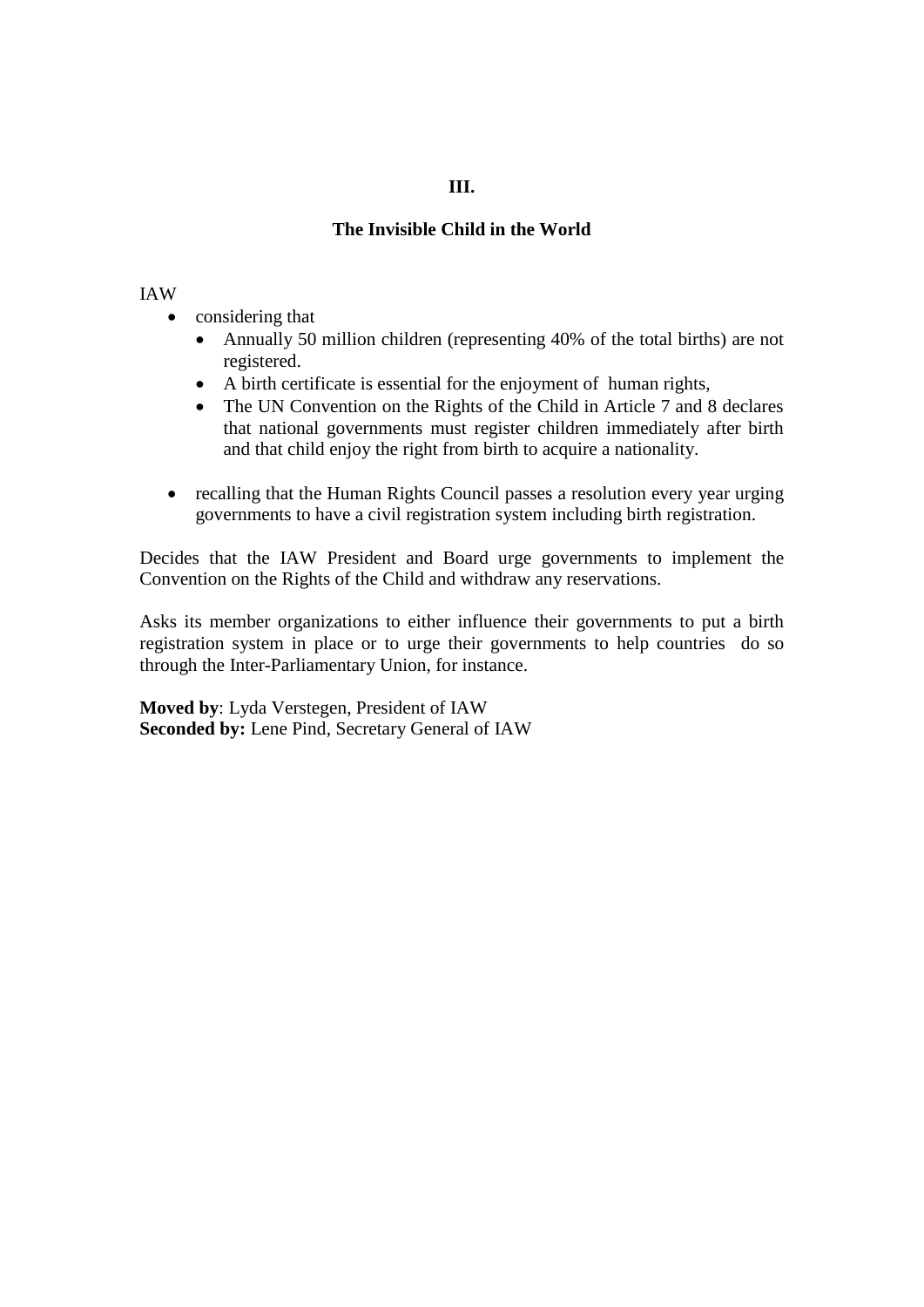## **IV.**

### **Let girls be girls – not brides**

IAW is highly concerned about the persistence, extent and consequences of child marriage. The practice is deeply rooted in gender inequalities, tradition and poverty and severely hampers girls' right to education, sexual and reproductive health rights and their right to lead a life free from all forms of violence. Lack of progress in ending child marriage will exacerbate demographic and socio-economic problems in countries with an expanding youth population through an acceleration of the succession of generations.

### **IAW therefore decides**

- 1) To fully support all human rights initiatives and actions, at national, regional and international levels, to end child marriage.
- 2) To urge governments to translate their commitments to relevant international conventions and treaties into national law, and implement legislation regarding
	- a) The protection of the rights of girls and women from all abuse, neglect or discrimination
	- b) The provision of the best-available opportunities for self-fulfilment, through education and whatever means possible
	- c) The age for marriage fixed unambiguously for both girls and boys at 18 years.
- 3) To lobby for monitoring of the implementation of legislation by third parties like human rights experts and NGOs.

**Moved by by Gudrun Haupter, Convenor of the Commission on Health Seconded by Jessika Kehl- Lauff, adf/svf**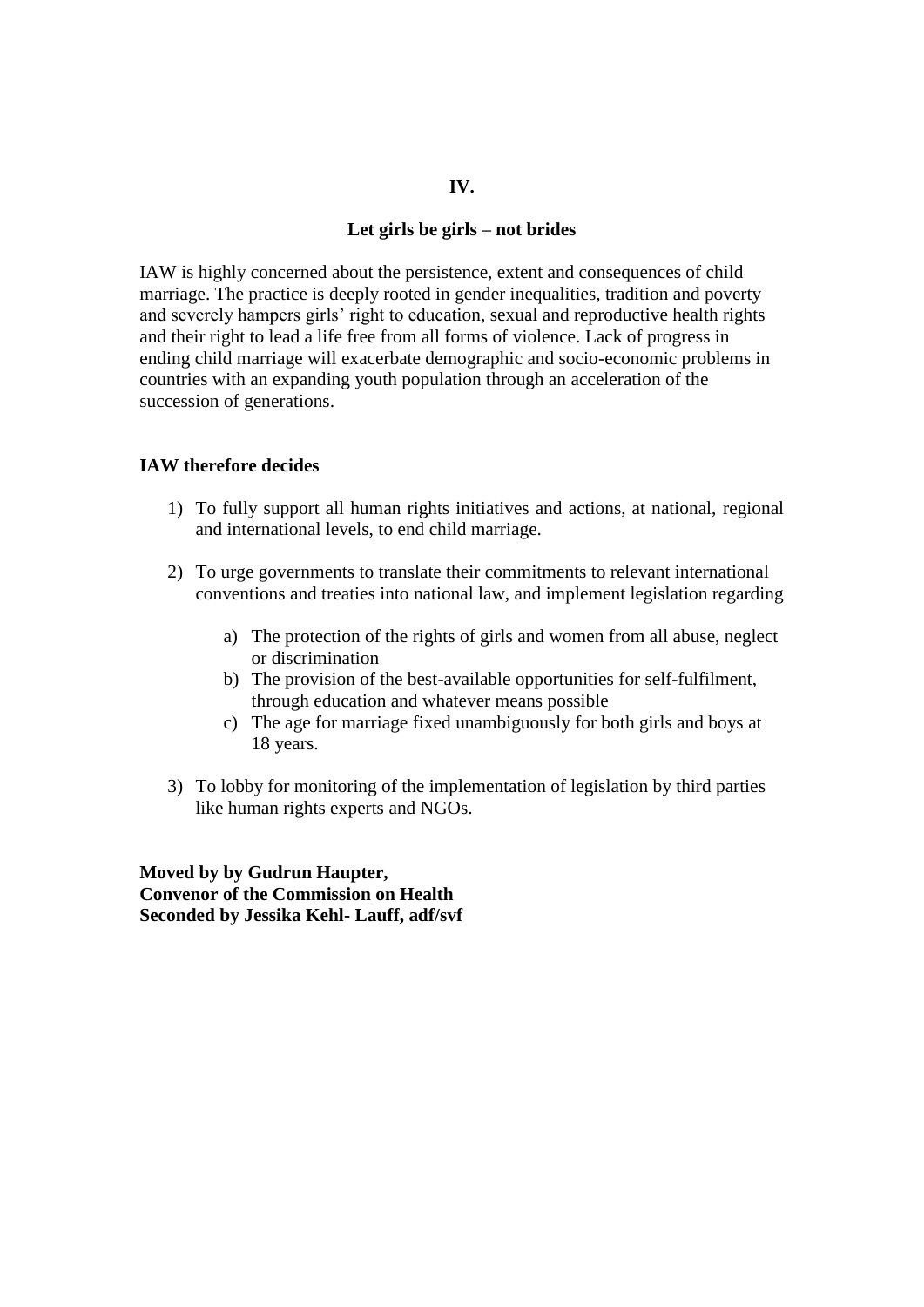# Girls' right to education

IAW considering that in some countries women and girls are threatened, killed and abducted on their way to school; that schools are systematically bombed and destroyed, leaving those women and girls deprived of their most elementary fundamental Human Rights to education and to a decent life.

Calls on the President and the Board of IAW

- To put pressure on the governments of such countries to take measures to put an end to these awful practices and allow women and girls the right to attend primary school, high school and university in a safe environment.
- To demand that these crimes are punished.

**Moved by** Monique Bouaziz, Vice-President AFEM France **Seconded by:** Mmabatho Ramagoshi, Mmabatho Foundation for Women's Development

#### **VI.**

## **'Eliminate all kinds of injustice, discrimination and violence against women'**

Injustice, discrimination and violence against women concern every human being. This demands a considerable change in the mindset of people.

IAW therefore calls upon its members to act in solidarity against femicide of all kinds and the denial of human rights to women

#### **Moved by:**

Dr Lata Sinha,Bettina , Bushra Hussain and all the delegates from All India Women Confereance New Delhi India- Asha Deshpande- Vijaylakshmi – Santha Das– Rakesh Dhavan, Ananya Das

#### **Seconded by: Seema Uplekar**

#### **V.**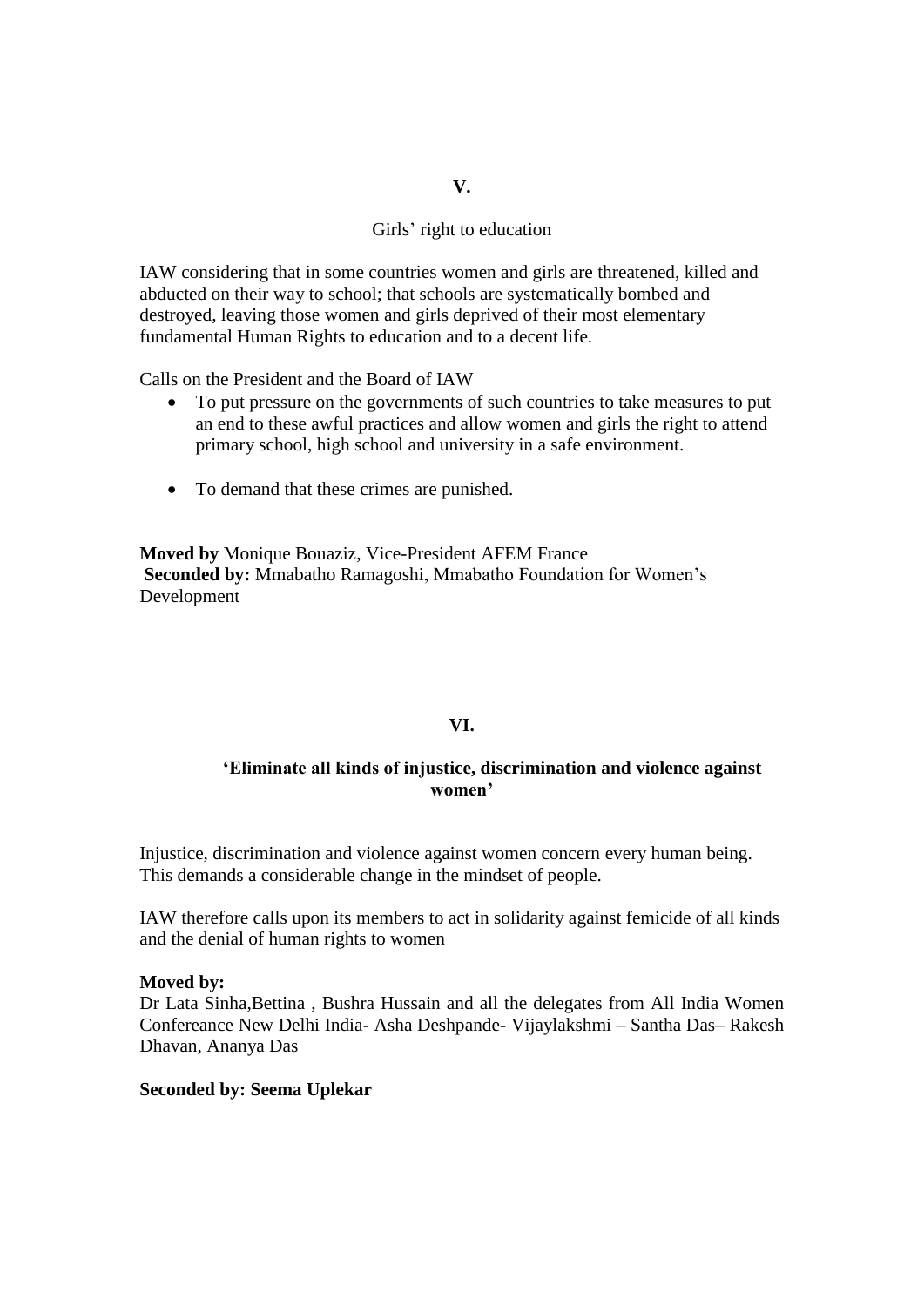## **VII.**

## **How to end hunger- the right to food**

In the light of the IAW seminar on hunger and food security based upon the book 'How to end hunger in the time of crisis' written by Ignacio Trueba and Andrew McMillan

IAW calls upon its members to urge their governments

- To work towards the eradication of hunger and poverty in the shortest possible time and
- To set in place programs and projects to implement their commitments to do so.

**Moved by** Bettina Corke, IAW permanent representative to FAO

## **Seconded by: Lyda Verstegen, President of IAW**

# **VIII.**

# **Women - Visibility and Input**

## IAW

- Noting that women were underrepresented as speakers at the Council of Europe World Forum for Democracy 2012 with 15 men and one woman in the opening session.
- Noting that in spite of action by INGO Freely Constituted Equality Group, women are again underrepresented as speakers in the November 2013 World Forum for Democracy with men only,and no women, in the opening session.

Concludes that this is in contradiction of Council of Europe official policy **'to make equality in law a reality in fact'** and unacceptable.

IAW therefore:

- Urges those responsible for the World Forum for Democracy, including the Council of Europe Committee of Ministers and its Secretary General, to urgently rectify the situation
- Calls upon the members of the Council of Europe Parliamentary Assembly to ensure that in future an equal representation of women and men is guaranteed.

**Moved by** Anje Wiersinga, IAW permanent representative to CoE **Seconded by:** Jessica Kehl-Lauff, adf/svf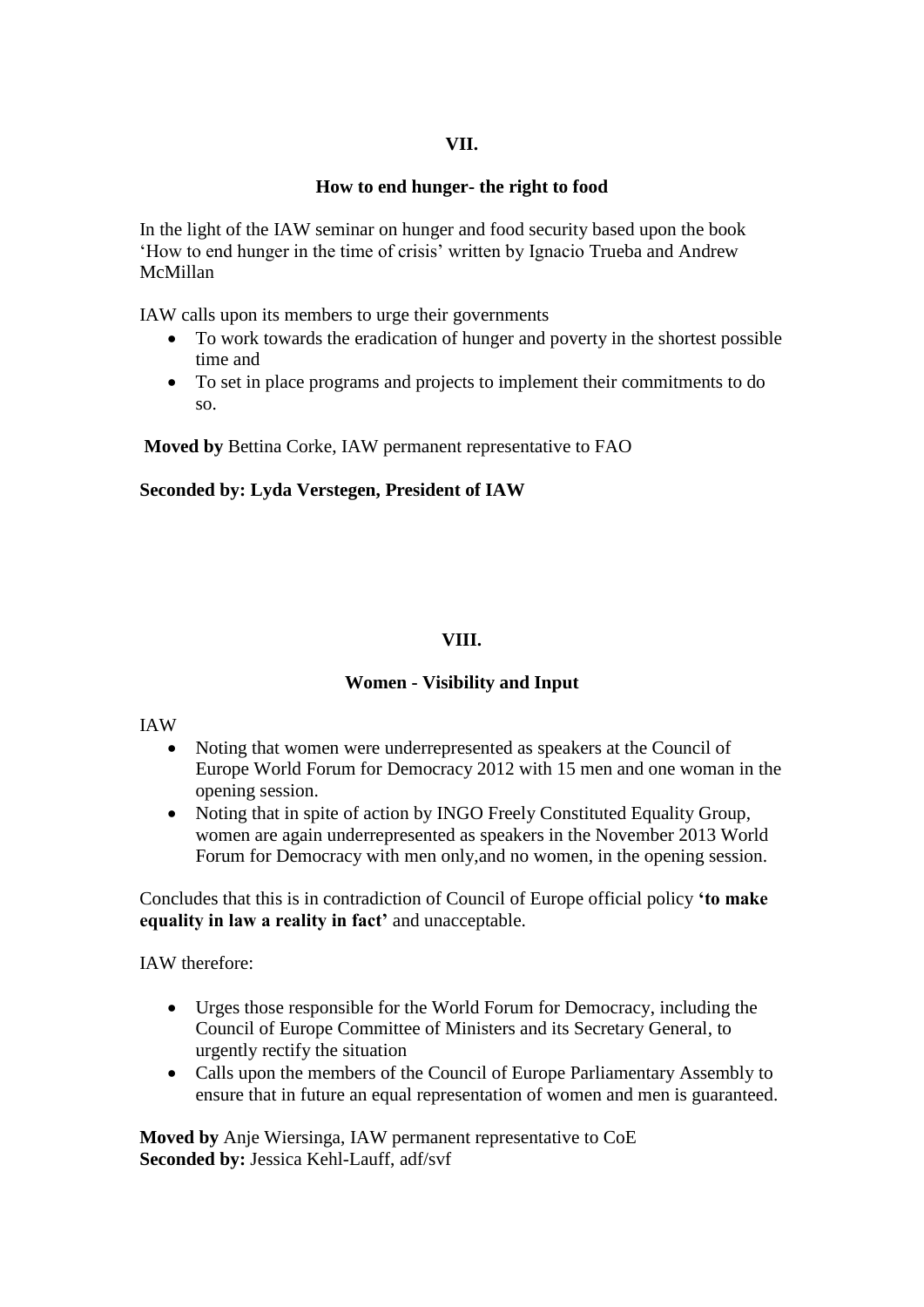## **IX.**

### **Ratification of the Istanbul Convention**

The Council of Europe Convention on Preventing and Combating Violence against Women including domestic violence **(**Istanbul Convention) will only come into effect after having been ratified/acceded to by 10 member States (it is also open for ratification/accession by non-European countries)

IAW therefore urges its members to lobby their governments and parliaments to ratify or accede to this important convention.

**Moved by** Anje Wiersinga,IAW permanent representative to CoE **Seconded by:** Hana Elroy

## **X**

### **Women and the Economic /Financial Crisis**

IAW,

Recalling resolution 10 on the above subject adopted by the  $35<sup>th</sup>$  Congress of the International Alliance of Women in South Africa in 2010 and in light of the ongoing economic/financial crisis that affects women much more than men, as illustrated by statistical and research data provided by Diane Elson, professor at the University of Essex, as well as other sources

calls on its member organizations to lobby their governments and regional and international authorities

- a) for the integration of a strong gender equality perspective in all recovery programmes
- b) for equal participation of women in decision making at the highest levels (preferably through the adoption of quotas) in the formulation and implementation of all policies, in particular economic/financial and in the corporate/private sector, in order to rectify the negative effects of these policies on women wherever they exist
- c) for the elaboration and implementation of macro-economic policies that respect human rights and gender equality

decides to proceed to capacity building on feminist economics of its members to enable them to undertake important actions on these issues.

**Moved by** Joanna Manganara, Vice President for Europe IAW

**Seconded by** Margunn Bjørnholt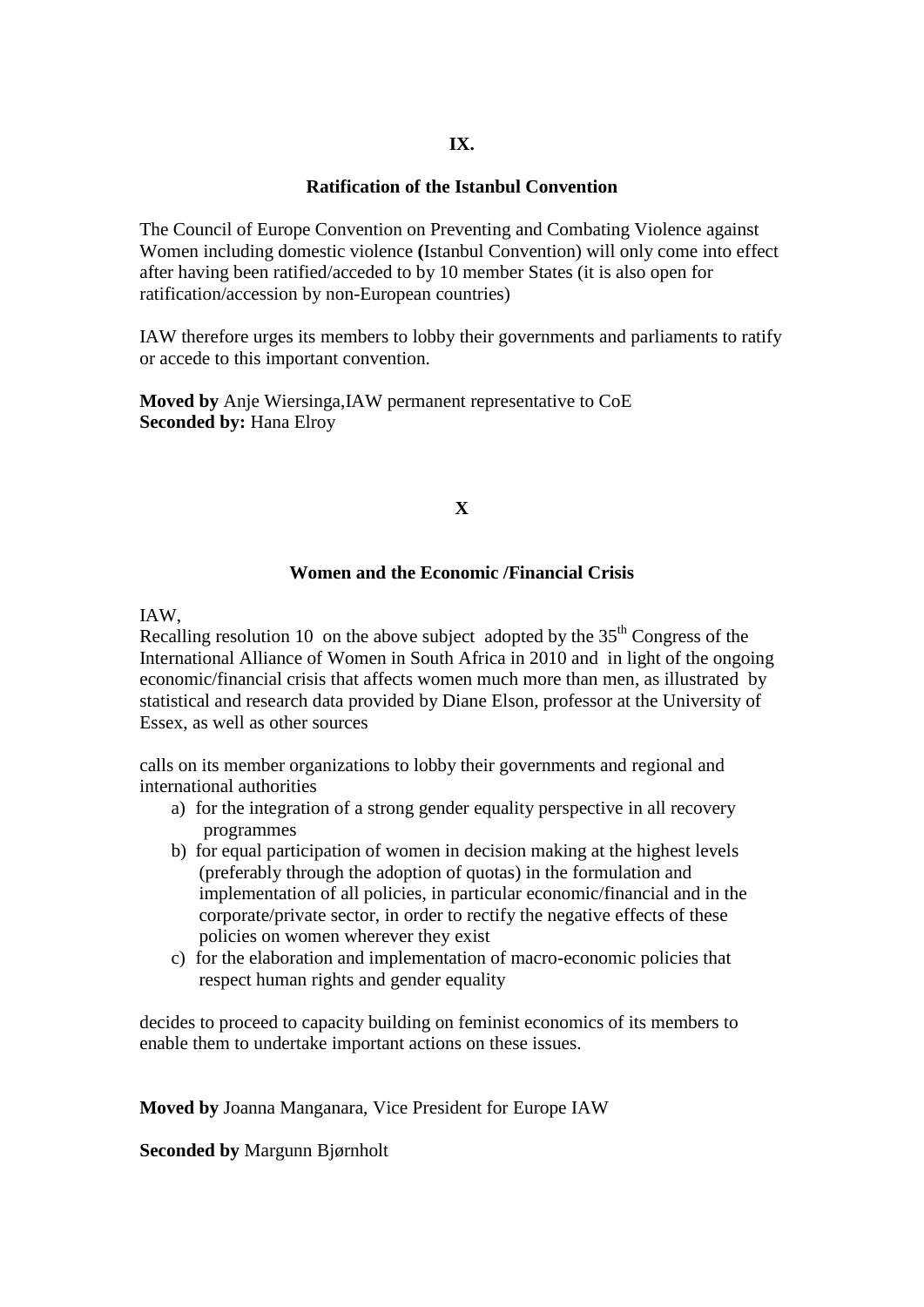# **Women' Rights and Climate Change**

Recognizing that climate change is among the biggest environmental and development challenges of our time, threatening the achievement of women's human rights and IAW mission of Equal Rights and Equal Responsibilities

IAW decides to:

Apply for observer status with the UNFCCC- United Nations Framework Convention on Climate Change

IAW calls upon IAW affiliates, associates, and members to:

Increase the understanding on the dramatic impacts of climate change on women all over the world across the IAW

Increase the participation of IAW members in the climate change decision making processes at international and national levels

Build capacity on climate change, to enable meaningful and effective participation

## **Rationale**

It is especially important that IAW is part of the conversation on climate change policy, because the UNFCCC processes will have tremendous implications for women's rights, human rights, and international development. Parties under the UNFCCC are currently negotiating a universal agreement on climate change that is scheduled to be adopted at COP 21 in Paris in 2015, and will take effect beyond 2020. Furthermore, countries are preparing national action plans on adaptation and mitigation, and public finance and private investments going into climate change programmes will be significantly scaled up.

## **Moved By Natalia Kostus, IAW representative to the UN, New York Seconded Ida Kurth**